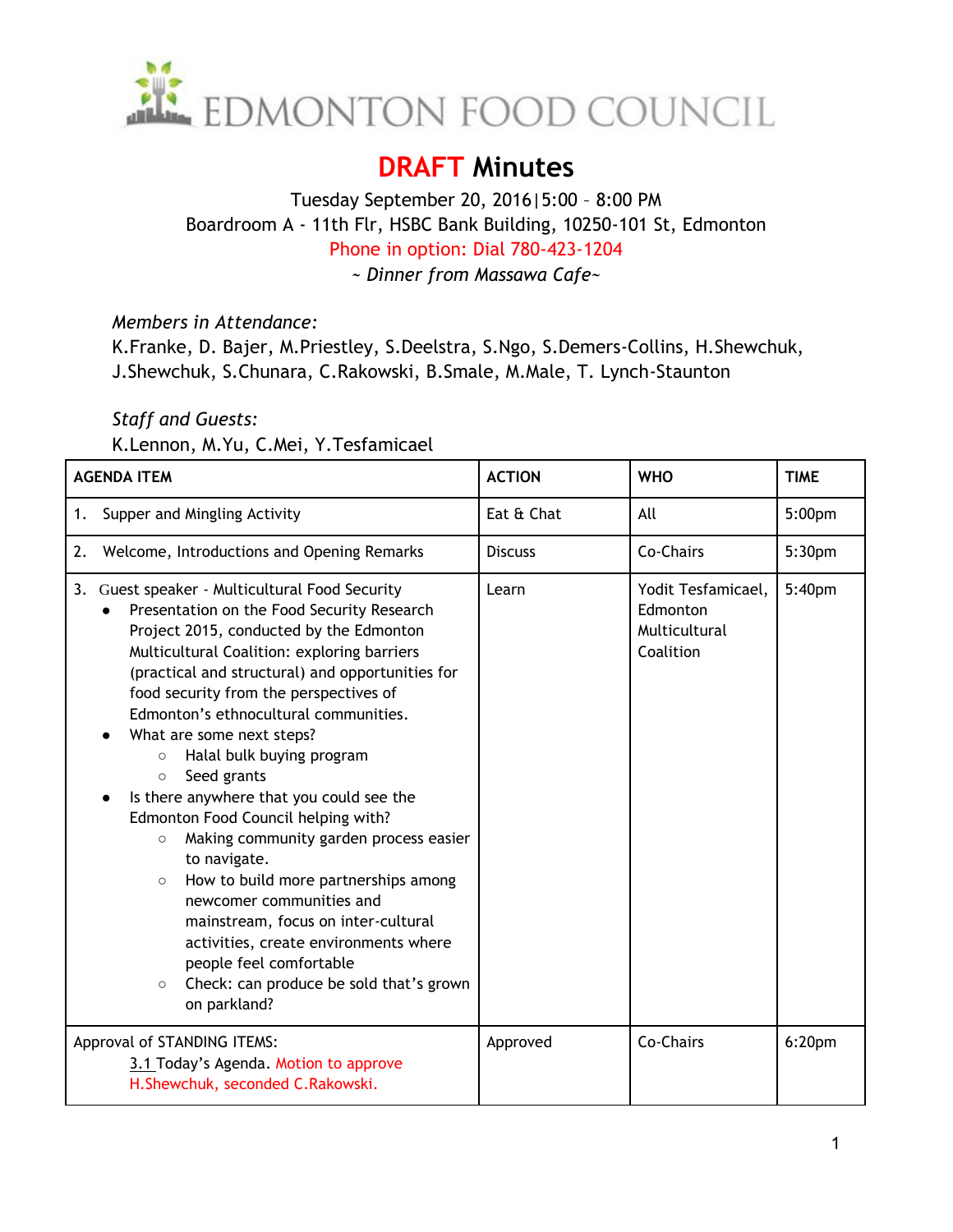

|    | 3.2 June 2016 Minutes: amend to read July<br>2016. Motion to approve K.Franke, seconded<br>M.Male.                                                                                                                                                                                                                                                                            |             |                           |                    |
|----|-------------------------------------------------------------------------------------------------------------------------------------------------------------------------------------------------------------------------------------------------------------------------------------------------------------------------------------------------------------------------------|-------------|---------------------------|--------------------|
| 5. | City of Edmonton presentation<br>fresh implementation updates                                                                                                                                                                                                                                                                                                                 | Information | K.Lennon                  | 6:20 <sub>pm</sub> |
| 6. | <b>General Decision Items</b><br>6.1 Proposal to adopt the Edmonton Food<br>Council's 2016-2017 meeting schedule and work<br>plan. Motion to approve C.Rakowski, seconded<br>by H.Shewchuk. All in favour.                                                                                                                                                                    |             | Co-Chairs and<br>K.Lennon | $7:00-$<br>7:20pm  |
|    | 6.2 Proposal that the EFC explore a Food<br>Charter, as mandated in the Way We Grow MDP<br>and fresh, either through the Policy Committee,<br>or by striking a new Food Charter Committee.<br>Motion to approve that the Policy Committee<br>explore a Food Charter: C.Rakwoski, seconded<br>M.Male. All in favour.                                                           |             |                           |                    |
|    | 6.3 Proposal that the Environment Advisory<br>Committee join the EFC's December 13, 2016<br>meeting, for the purposes of information-<br>sharing and relationship-building.                                                                                                                                                                                                   |             |                           |                    |
|    | Amended proposal that they join us for the first<br>hour. Flag that we need a bigger space, longer<br>meeting, join us for first hour. Motion to<br>approve: B.Smale motioned, S.Demers-Collins<br>seconded.                                                                                                                                                                  |             |                           |                    |
|    | 6.4 Proposal that EFC meetings be re-opened to<br>members of the public, beginning in March<br>2017.                                                                                                                                                                                                                                                                          |             |                           |                    |
|    | Amended proposal: that the events and<br>communications committee look at how to re-<br>frame beginnings of meetings as public events,<br>and present a recommendation to the Food<br>Council on Dec.13, 2016. Options could include:<br>audio-recording or live-streaming guest<br>speakers, opening up full meetings (including<br>business items) and use a consent-agenda |             |                           |                    |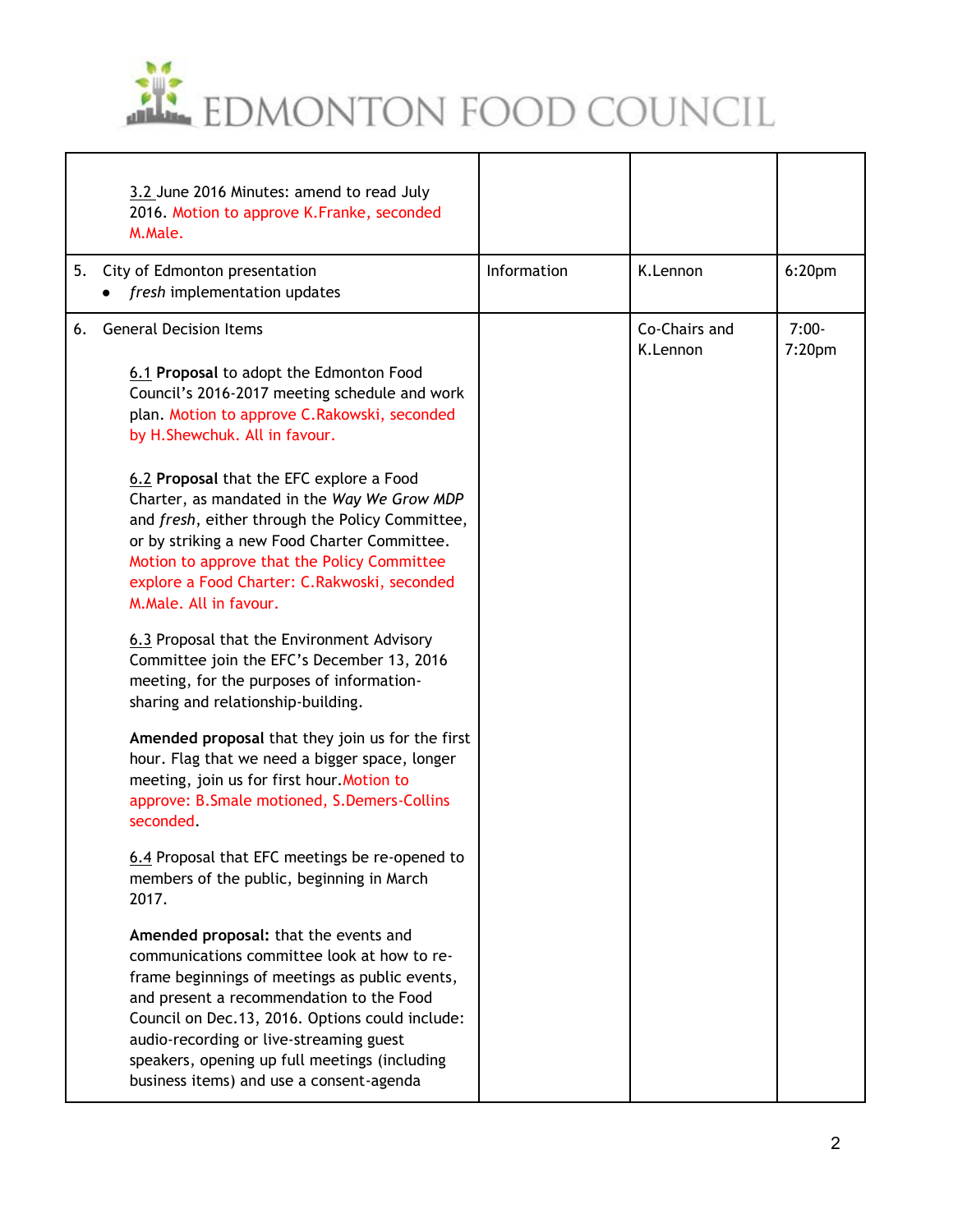

| format, piloting a new format at the March 2017<br>meeting, with consent agenda. Motion to<br>approve. K.Franke, sceonded by ???<br>Action: Co-Chairs and M.Male will look at a<br>consent agenda format for Edmonton Food<br>Council meetings.                                                                                                                                                                                                                                                                                                                                                                                                                                                                                                                                                                                                                                                                                                                                       |                                                                                                                                             |            |                   |
|---------------------------------------------------------------------------------------------------------------------------------------------------------------------------------------------------------------------------------------------------------------------------------------------------------------------------------------------------------------------------------------------------------------------------------------------------------------------------------------------------------------------------------------------------------------------------------------------------------------------------------------------------------------------------------------------------------------------------------------------------------------------------------------------------------------------------------------------------------------------------------------------------------------------------------------------------------------------------------------|---------------------------------------------------------------------------------------------------------------------------------------------|------------|-------------------|
| 7. Committee Reports<br>Each committee to introduce themselves,<br>explain the context of their work, what has<br>been done so far, and invite new members to<br>join.<br>New members will have an opportunity to sign-<br>up for committees.<br>Set next committee meeting dates.<br>7.1 Communication Committee Report<br>Proposal: to test out Slack as a communications<br>platform among Council members.<br>7.2 Events Committee Report<br>Update: February 3,2017, opening event for<br>Cultivating Connections, proposal to bring in<br>Wayne Roberts from Toronto to do a workshop<br>for the Food Council and/or City staff on Friday<br>February 3, 2017.<br>World Food Day, Sunday October 16, 2016.<br>Ideas: Connect with Earth's General<br>$\circ$<br>Store, Metro or Princess (C.Rakowski),<br>collect donations for Edmonton's Food<br>Bank, Potential films: Seed, "ending<br>hunger starts with us". Theatres: Metro,<br>Princess, Milner, Food Bank, Northlands. | <b>Action: Test out</b><br>slack, and<br>integrate google<br>docs<br><b>Action: Events</b><br>Committee to work<br>on this,<br>immediately. | Committees | $6:40-$<br>7:00pm |
| 7.3 Governance Committee Report<br>Proposal: That the Edmonton Food Council test<br>out opening participation in committees to<br>volunteers.<br>Proposal: to adopt revisions to the Terms of<br>Reference (tentative, to be provided)                                                                                                                                                                                                                                                                                                                                                                                                                                                                                                                                                                                                                                                                                                                                                | Action: Link this to<br>the discussion<br>about opening up<br>meetings to the<br>public.                                                    |            |                   |
| 7.4 Measurement Committee Report<br>Update:                                                                                                                                                                                                                                                                                                                                                                                                                                                                                                                                                                                                                                                                                                                                                                                                                                                                                                                                           | Action: Need to<br>present data as a<br>snapshot, or could                                                                                  |            |                   |